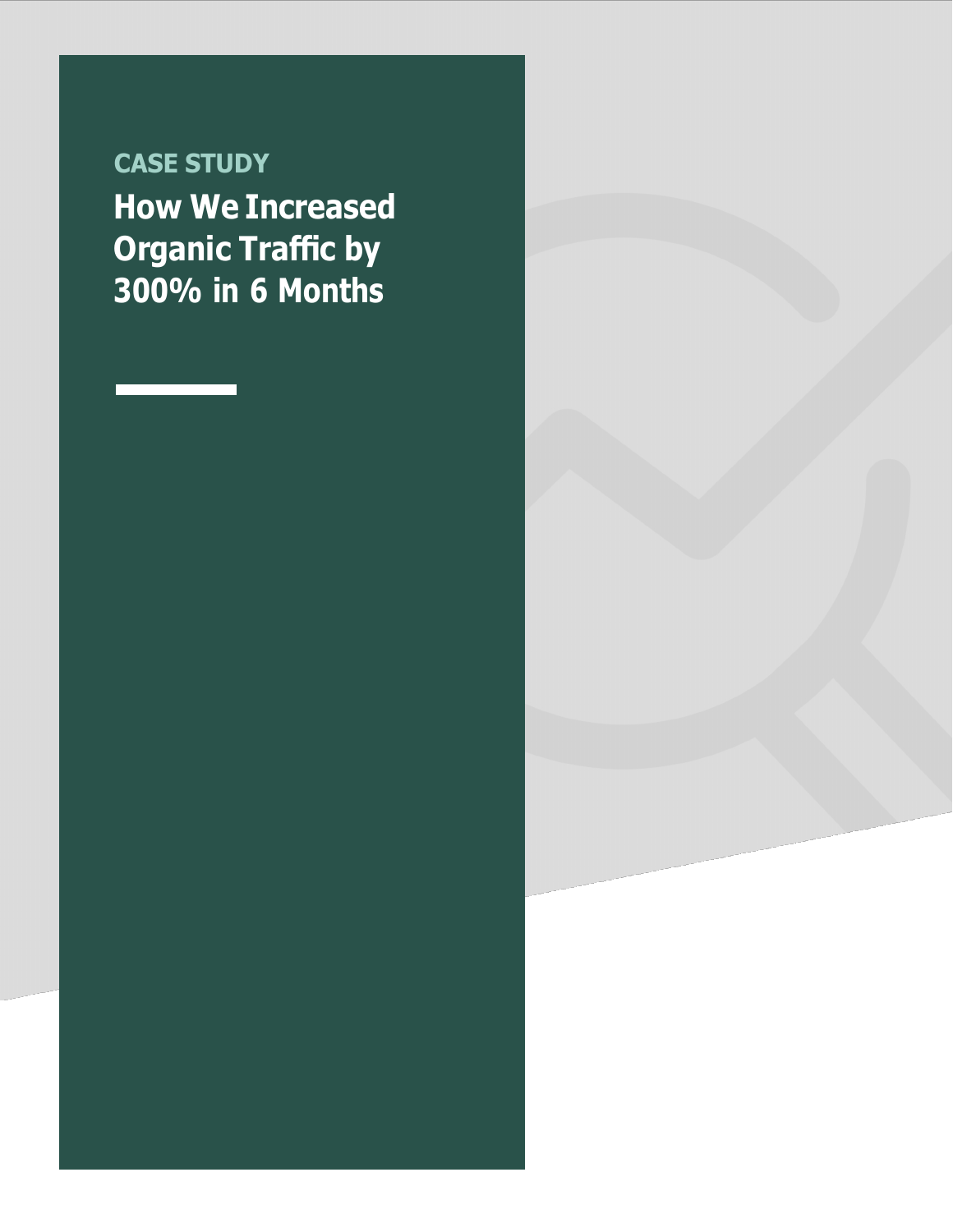# **ABOUT OUR CLIENT**

The client is a top provider of outdoor adventure tours, ranging from whitewater rafting to mountain expeditions in their region. They offer a variety of packages to provide the ultimate outdoor experience for customers.

### **OBJECTIVE**

The website was getting traffic but not at the consistently high levels needed to sustain their business goals. Furthermore, though they were ranking for some of their target keywords, their main competitors were ranking higher.

The goals of our client were:



Improve traffic and maintain The Rank in the top three



positions for their target



Drive more visits to relevant

### **CHALLENGES**

Upon analyzing our client's existing properties, we found the following problems:

- Target keywords were directing the traffic to the homepage instead of relevant landing pages.
- Competitors have individual pages with good content ranking for the same set of keywords, while the client only has the homepage to rank the keywords.
- There was only one existing page that targets the keyword, but not enough links to establish contextual relevance—pages were linking to the homepage only.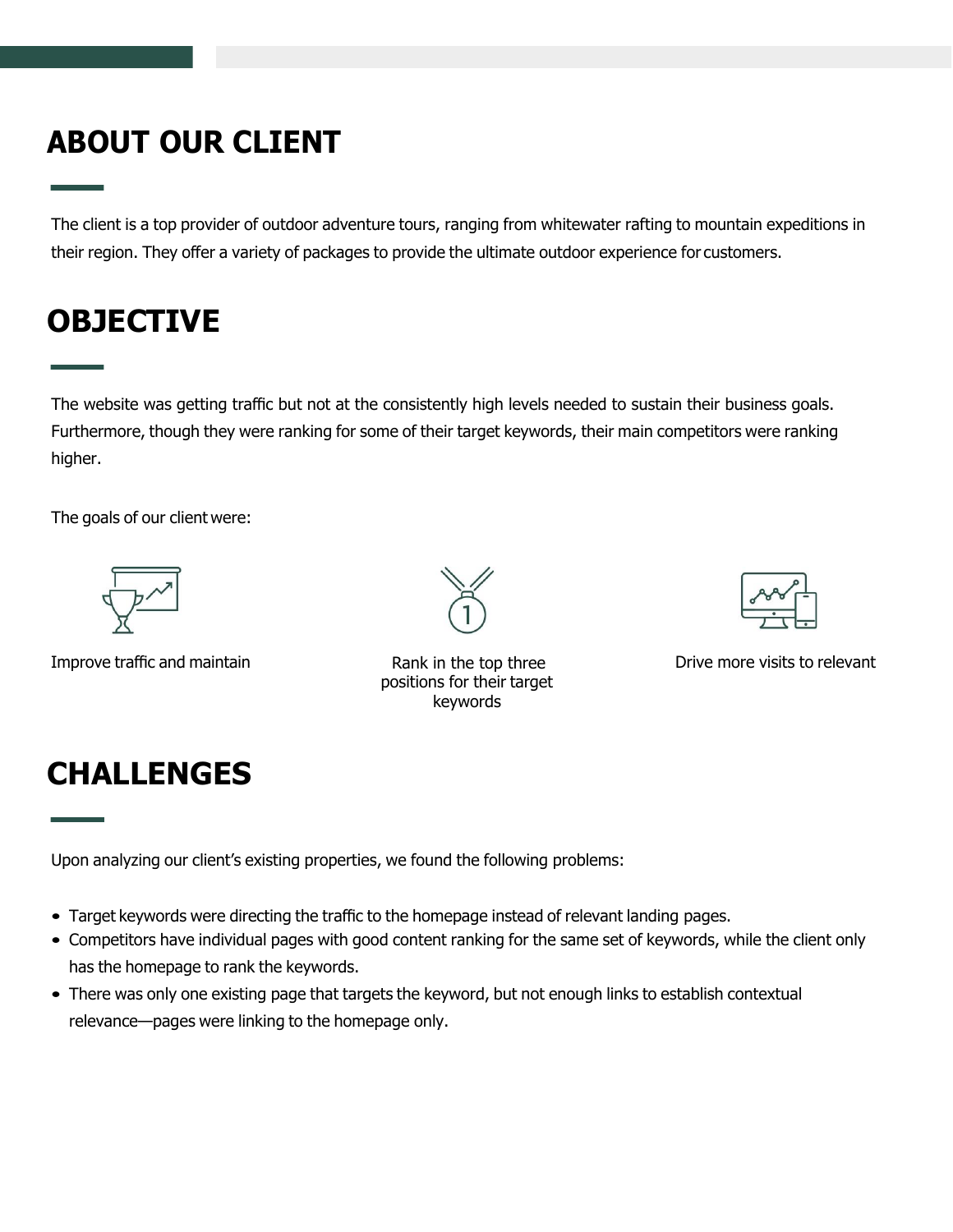## **THE STRATEGY**

#### **Website Restructuring**

The website structure lacks organization, which hinders the site from ranking for the target keywords. This is how the initial site structure looks like:



The landing page targeting the keywords for whitewater rafting was too far down the site hierarchy, which explains why it was not getting traffic.

We proposed a new website structure to make the pages more organized and distribute equity from the homepage to the relevant landing pages. This provides a more logical and contextual connection among the pages.

Here is the new website structure: